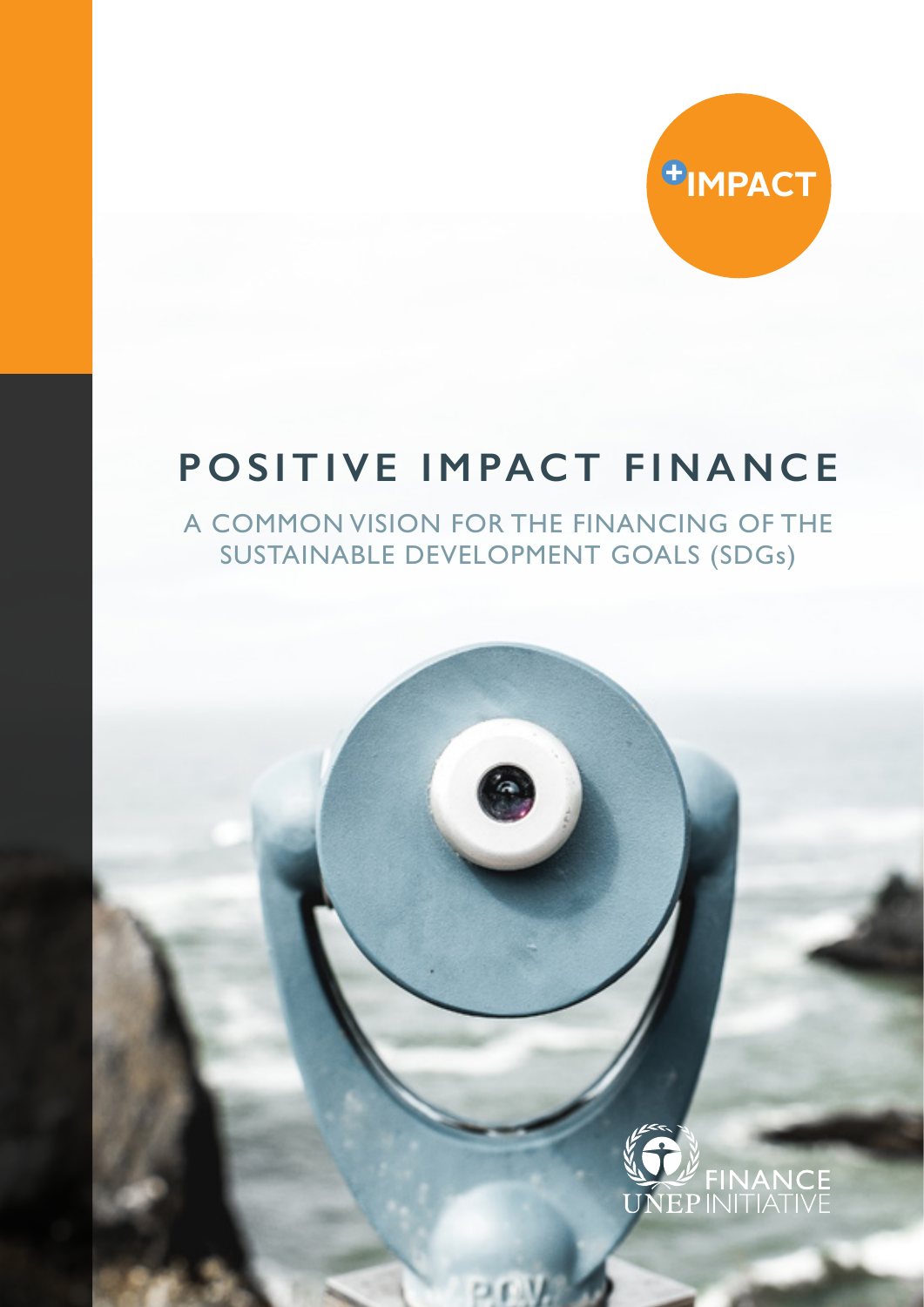## POSITIVE IMPACT MANIFESTO

**As the global population approaches nine billion people, today's world is one of increasing needs, decreasing natural resources, and rapid technological change.**

**In September 2015, the UN General Assembly formally established 17 Sustainable Development Goals (SDGs) to be addressed by 2030, which effectively provide a common framework for public and private stakeholders to set their agendas and define their policies and strategies over the next 15 years.** 

**\$5-7 trillion a year until 2030 are needed to realise the SDGs worldwide, including investments into** 

**infrastructure, clean energy, water and sanitation and agriculture. The greater part of the necessary financing and investment will need to stem from private finance. Hindered by often unattractive risk and return profiles, to-date the amount of private finance mobilised for these purposes remains in marked contrast to the scale of the needs.** 

**Yet for the SDGs to be met and to address the challenges they embody in due time, they must attract the trillions of USD of mainstream finance. In short, the unmet needs must become the source of a profitable market.**

## **POSITIVE IMPACT: A NEW APPROACH TO BUSINESS AND FINANCE TO ACHIEVE THE SDGS**

**By seeking a holistic understanding of the environmental, social and economic needs around us, new business models can be developed that will deliver the impacts sought by the SDGs. To address multiple and interrelated needs, these new business models will need to be cross-sectoral and sufficiently disruptive to dramatically reduce the cost of achieving the SDGs.**

**Such a holistic, impact-based approach is however not currently at the heart of the market, and is precisely the paradigm shift that is required.**

**To achieve the shift to an impact-based business and financing paradigm and ultimately the**  **emergence of a vibrant SDG-serving market, a major challenge needs to be addressed, namely: the absence of a common language for the finance and private sector to understand and organize itself in relation to the 17 SDGs and their respective targets.**

**Positive Impact business and finance should be understood as that which serves to deliver a positive impact on one or more of the three pillars of sustainable development (economic, environmental and social), once any potential negative impacts to any of the pillars have been duly identified and mitigated.** 

**Positive Impact Finance is that which serves to finance positive impact business.**

**It is that which serves to deliver a positive contribution to one or more of the three pillars of sustainable development (economic, environmental and social), once any potential negative impacts to any of the pillars have been duly identified and mitigated.**

**By virtue of this holistic appraisal of sustainability issues, Positive Impact Finance constitutes a direct response to the challenge of financing the SDGs.**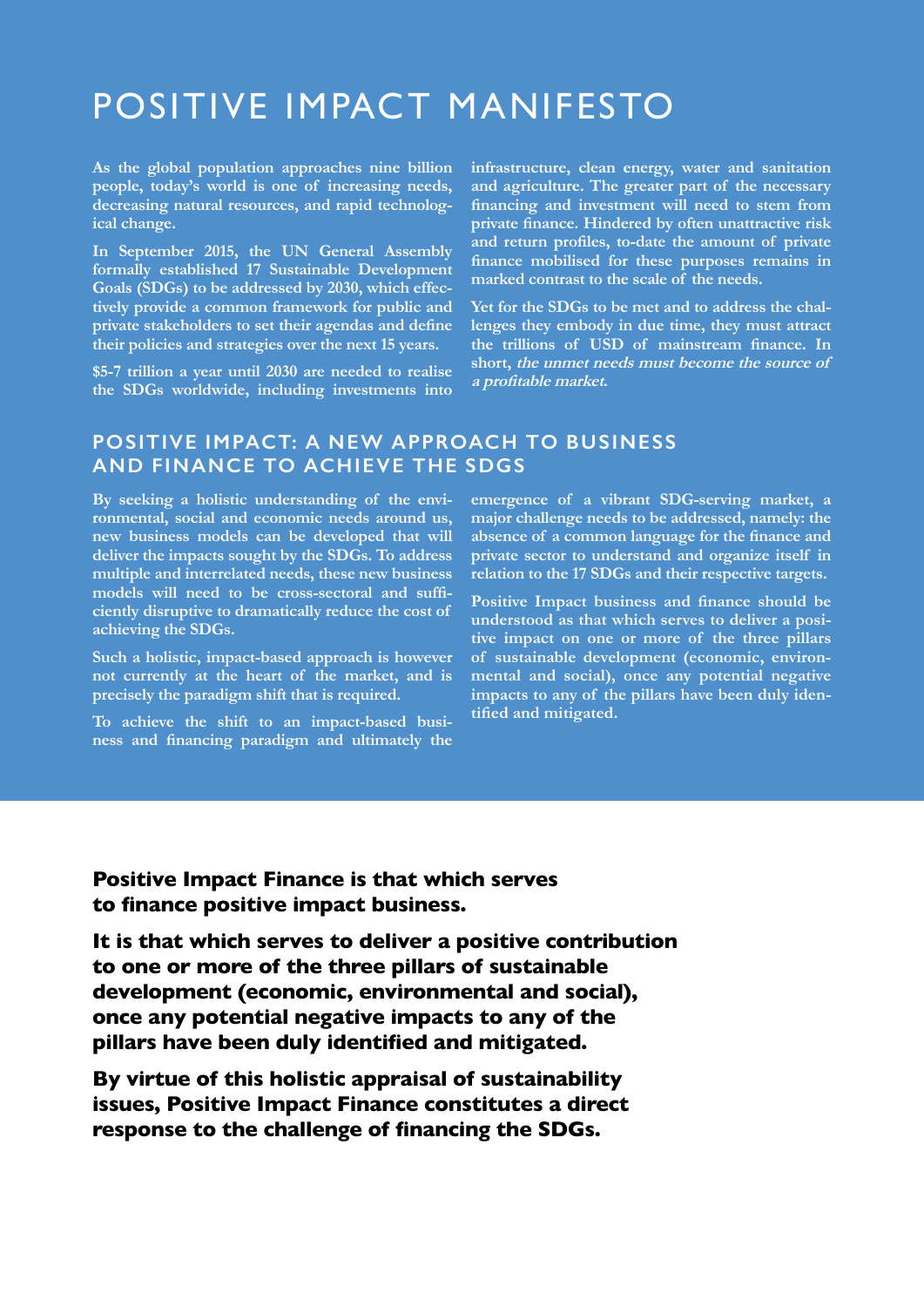**Beyond a common definition, a common framework for the financing of the SDGs - the Principles for Positive Impact Finance - should be established to help the finance community to identify and assess positive impact activities, entities and projects – i.e. those able to make a positive contribution to the SDGs. They also help a broader set of public and private stakeholders define and assess those financial instruments that serve such positive impact business.**

**Thus equipped, businesses, financial institutions and their counterparts in the public sector and broader civil society should start to form a positive impact community -- the Positive Impact Initiative. The Initiative should act as a hub for stakeholders to proactively and collaboratively work towards the development and implementation of new business models and financing approaches that will help address the SDG funding gap and realize the SDGs themselves.**



## **MANIFESTO SIGNATORIES**

**as of June 2017**